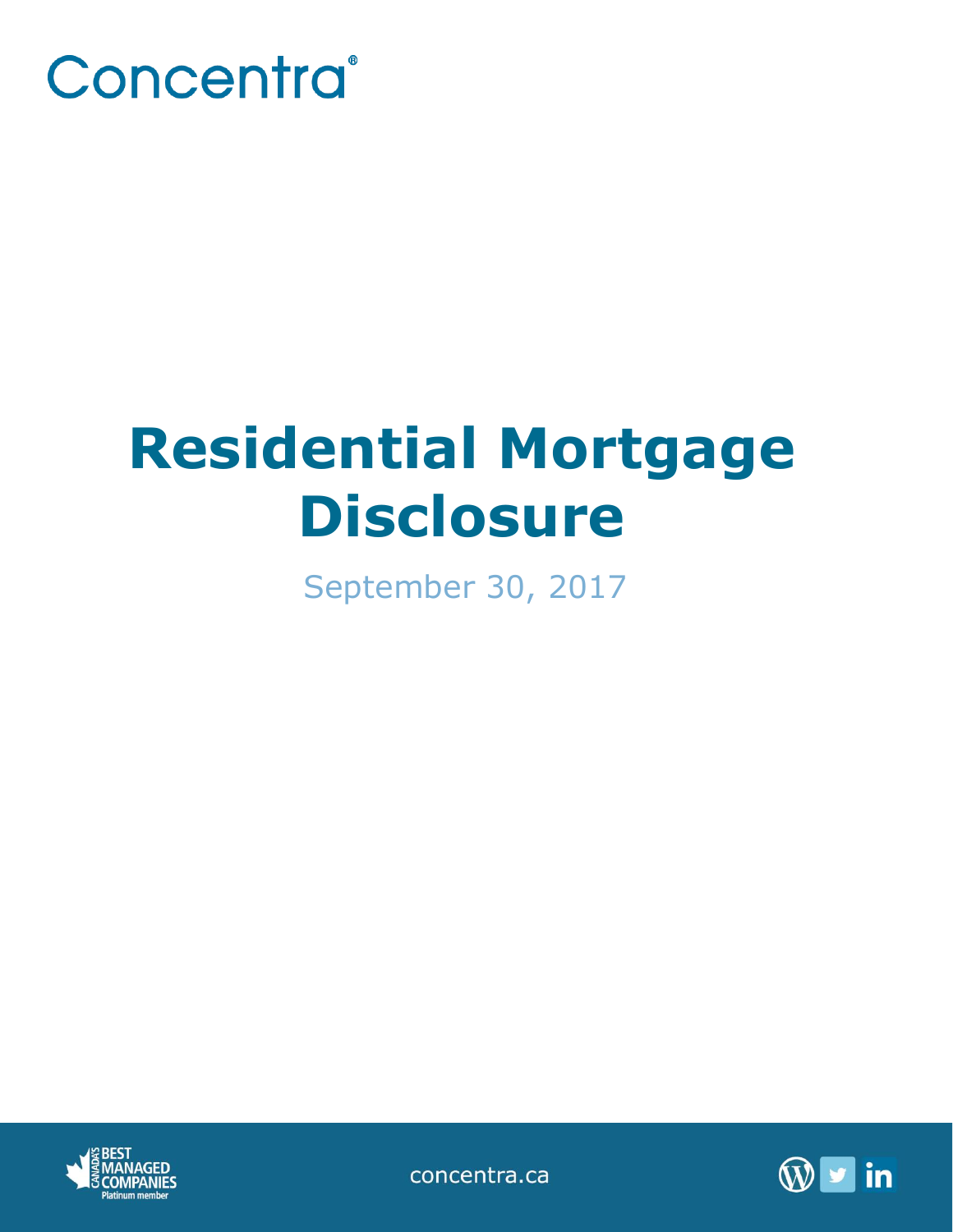## **September 30, 2017 Residential Mortgage Disclosure**

In accordance with the *Office of the Superintendent of Financial Institutions Canada (OSFI) Guideline B20 – Residential Mortgage Underwriting Practices and Procedures* issued June 2012, additional disclosure is provided regarding the company's residential mortgage exposure.

The company is limited to providing residential real estate loans of no more than 80% of the collateral value. Lending at a higher loan-to-value (LTV) is permitted but requires default insurance. This insurance is contractual coverage of the eligible facilities that protects the company's real estate secured lending portfolio against potential losses caused by borrower default. It is provided by either government backed entities or other approved private mortgage insurers.

On an annual basis the company performs a stress test to determine the impact of a significant decline in house prices on the residential mortgage portfolio. Due to the high percentage of insured residential mortgages held on the balance sheet and the increase in house prices since initial underwriting, there is very little impact to the company's capital position from this stress event.

### **Residential mortgages and home equity lines of credit (insured vs. uninsured)**

The following table presents amounts of insured and uninsured residential mortgages and home equity lines of credit (HELOCs), by geographic regions.

|                            |                              |       |                  |       |               | September 30,2017      |          |                          |               |       |                  |               |
|----------------------------|------------------------------|-------|------------------|-------|---------------|------------------------|----------|--------------------------|---------------|-------|------------------|---------------|
|                            | <b>Residential Mortgages</b> |       |                  |       | <b>HELOCs</b> |                        |          |                          | <b>Total</b>  |       |                  |               |
|                            | Insured $(1)$                |       | <b>Uninsured</b> |       |               | Insured <sup>(1)</sup> |          | <b>Uninsured</b>         | Insured $(1)$ |       | <b>Uninsured</b> |               |
|                            | \$                           | %     | \$               | %     | \$            | %                      | \$       | %                        | \$            | %     | \$               | $\frac{1}{2}$ |
| Province $^{(2)}$          |                              |       |                  |       |               |                        |          |                          |               |       |                  |               |
| Atlantic                   | 327,671                      | 6.38  | 15,313           | 1.64  |               |                        |          | $\overline{\phantom{0}}$ | 327,671       | 6.38  | 15,313           | 1.64          |
| Quebec                     | 4,713                        | 0.09  | 617              | 0.07  |               |                        |          | $\overline{\phantom{a}}$ | 4,713         | 0.09  | 617              | 0.07          |
| Ontario                    | 2,203,100                    | 42.89 | 676,163          | 72.43 |               |                        |          | $\sim$                   | 2,203,100     | 42.88 | 676,163          | 72.30         |
| Prairies &<br>Territories  | 1,854,146                    | 36.09 | 138,900          | 14.88 |               |                        | $-1.229$ | 70.55                    | 1,854,146     | 36.09 | 140,129          | 14.98         |
| <b>British</b><br>Columbia | 747,268                      | 14.55 | 102,495          | 10.98 | 876           | 100.00                 | 513      | 29.45                    | 748,144       | 14.56 | 103,008          | 11.01         |
| Total                      | 5,136,898                    | 100   | 933,488          | 100   | 876           | 100                    | 1,742    | 100                      | 5,137,774     | 100   | 935,230          | 100           |

(Thousands of Canadian dollars, except percentage amounts)

*(1) Default insurance is contractual coverage of eligible facilities whereby the company's exposure to real estate secured lending is protected*  against potential shortfalls caused by borrower default. This insurance is provided by either government backed or other private mortgage default *insurers.*

*(2) The province represents the location of the property in Canada. There are no foreign operations.*



**\_\_\_\_\_\_\_\_\_\_\_\_\_\_\_\_\_\_\_\_\_\_\_\_\_\_\_\_\_\_\_\_\_\_\_\_\_\_\_\_\_\_\_\_**